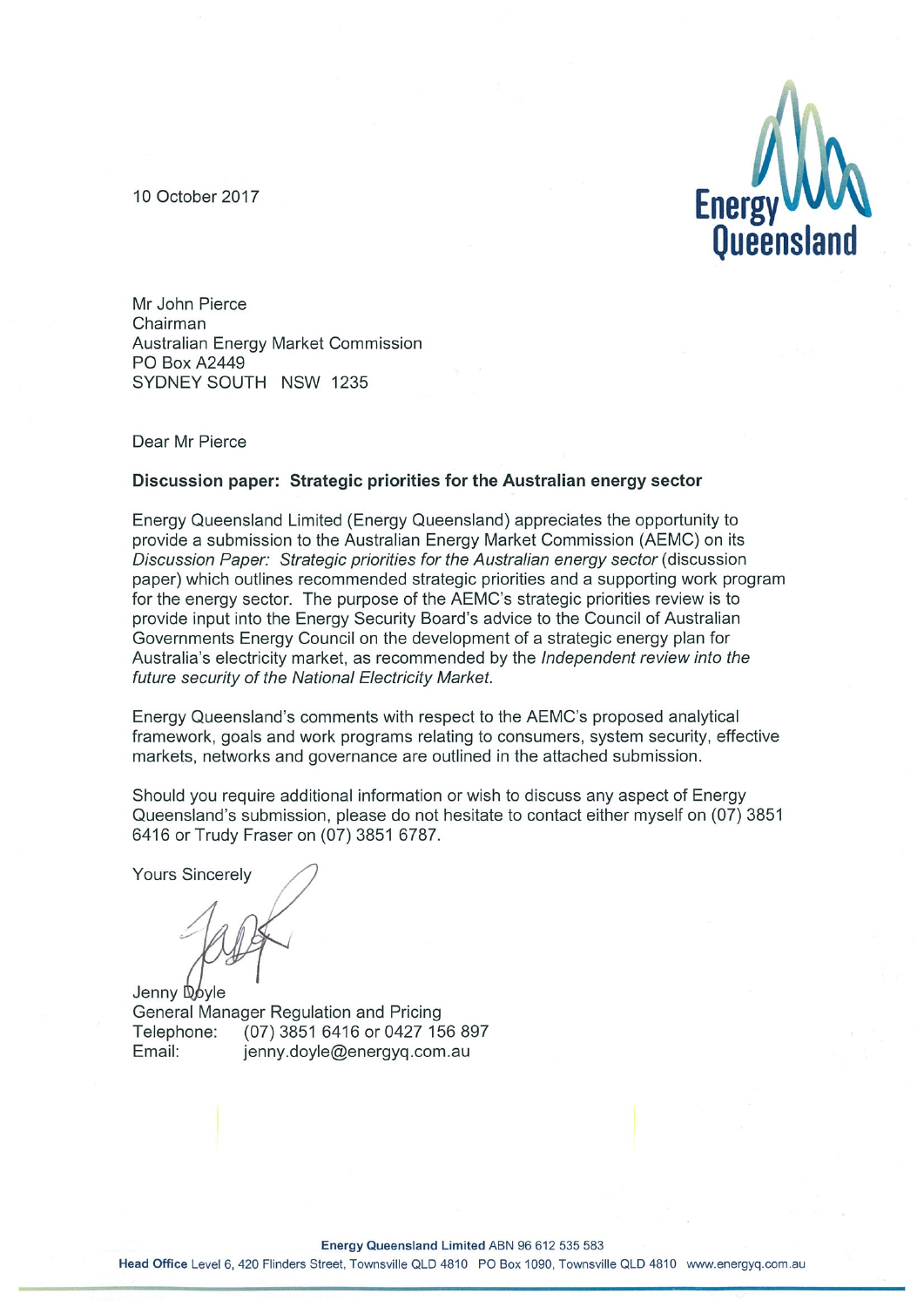# **Energy Queensland**

# **Submission to the Australian Energy Market Commission**

# **Strategic priorities for the Australian energy sector**

**Energy Queensland Limited** 10 October 2017

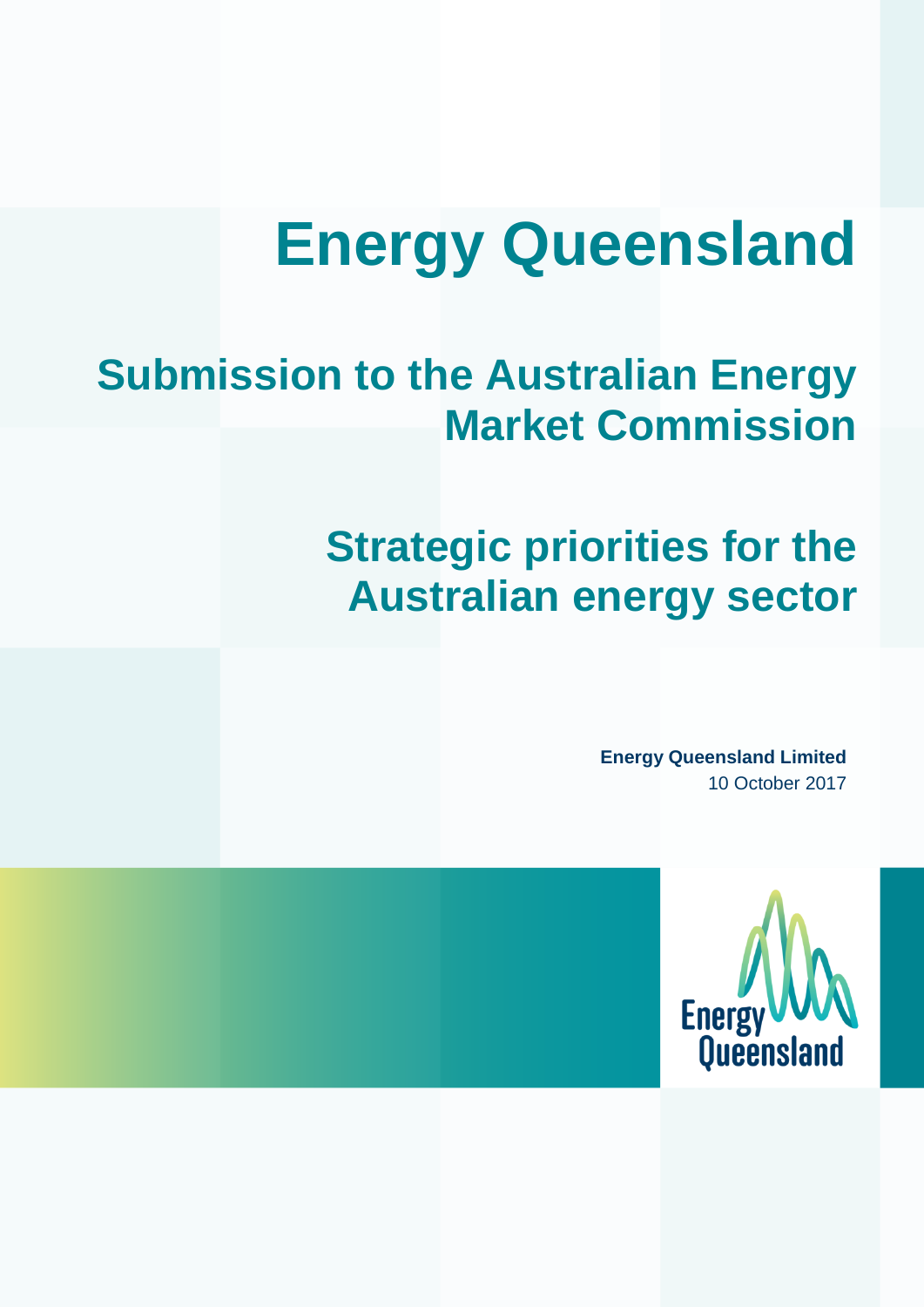### **About Energy Queensland**

Energy Queensland Limited (Energy Queensland) is a Queensland Government Owned Corporation that operates a group of businesses providing energy services across Queensland, including:

- Distribution Network Service Providers, Energex Limited (Energex) and Ergon Energy Corporation Limited (Ergon Energy);
- a regional service delivery retailer, Ergon Energy Queensland Pty Ltd (Ergon Energy Retail); and
- affiliated contestable businesses, Metering Dynamics, Energy Impact and Ergon Energy Telecommunications.

Energy Queensland's purpose is to 'safely deliver secure, affordable and sustainable energy solutions with our communities and customers and is focused on working across its portfolio of activities to deliver customers lower, more predictable power bills while maintaining a safe and reliable supply and a great customer experience.

Our distribution businesses, Energex and Ergon Energy, cover 1.7 million  $km^2$  and supply 37,208 GWh of energy to 2.1 million homes and businesses. Ergon Energy Retail sells electricity to 740,000 customers.

The Energy Queensland Group also includes new energy services businesses which will provide customers with greater choice and control over their energy needs and access to the next wave of innovative technologies and renewables. The energy services businesses are key to ensuring that Energy Queensland is able to meet and adapt to changes and developments in the rapidly evolving energy market.

### **Contact details**

Energy Queensland Limited Jenny Doyle Phone: +61 (7) 3851 6416 Email: jenny.doyle@energyq.com.au

PO Box 1090, Townsville QLD 4810 Level 6, 420 Flinders Street, Townsville QLD 4810 www.energyq.com.au

Energy Queensland Limited ABN 96 612 535 583

© Energy Queensland Limited 2016

This work is copyright. Material contained in this document may be reproduced for personal, in-house or non-commercial use, without formal permission or charge, provided there is due acknowledgement of Energy Queensland Limited as the source. Requests and enquiries concerning reproduction and rights for a purpose other than personal, in-house or non-commercial use, should be addressed to the General Manager Customer Strategy and Engagement, Energy Queensland, PO Box 1090, Townsville QLD 4810.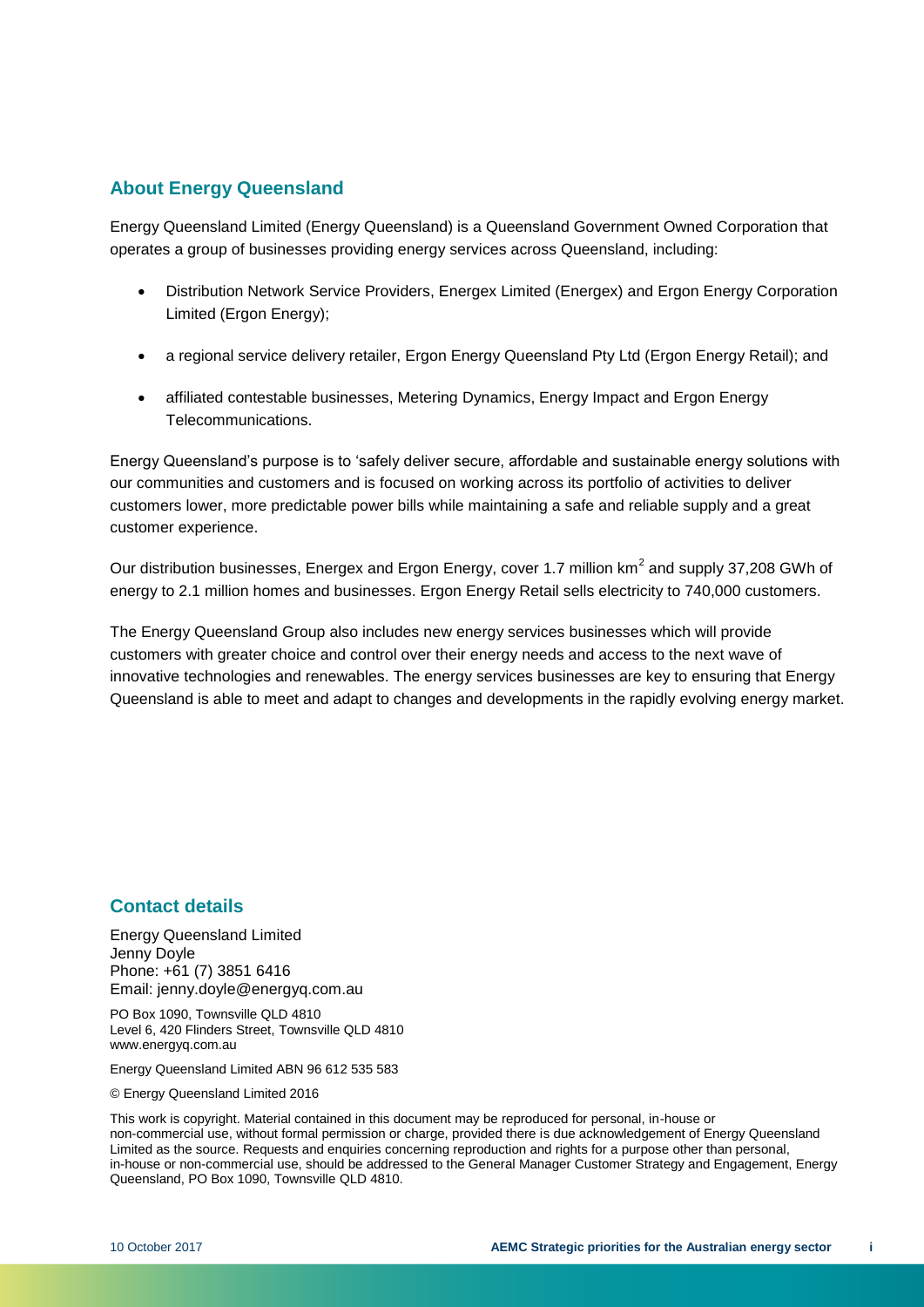# **Contents**

| 1              |     | $\overline{2}$ |  |  |
|----------------|-----|----------------|--|--|
| $\overline{2}$ |     |                |  |  |
| 3              |     |                |  |  |
|                | 3.1 |                |  |  |
|                | 3.2 |                |  |  |
|                |     | 3.2.1          |  |  |
|                |     | 3.2.2          |  |  |
|                |     | 3.2.3          |  |  |
|                |     | 3.2.4          |  |  |
|                | 3.3 |                |  |  |
|                | 3.4 |                |  |  |
|                | 3.5 |                |  |  |
|                |     | 3.5.1          |  |  |
|                |     | 3.5.2          |  |  |
|                |     | 3.5.3          |  |  |
|                | 3.6 |                |  |  |
|                | 3.7 |                |  |  |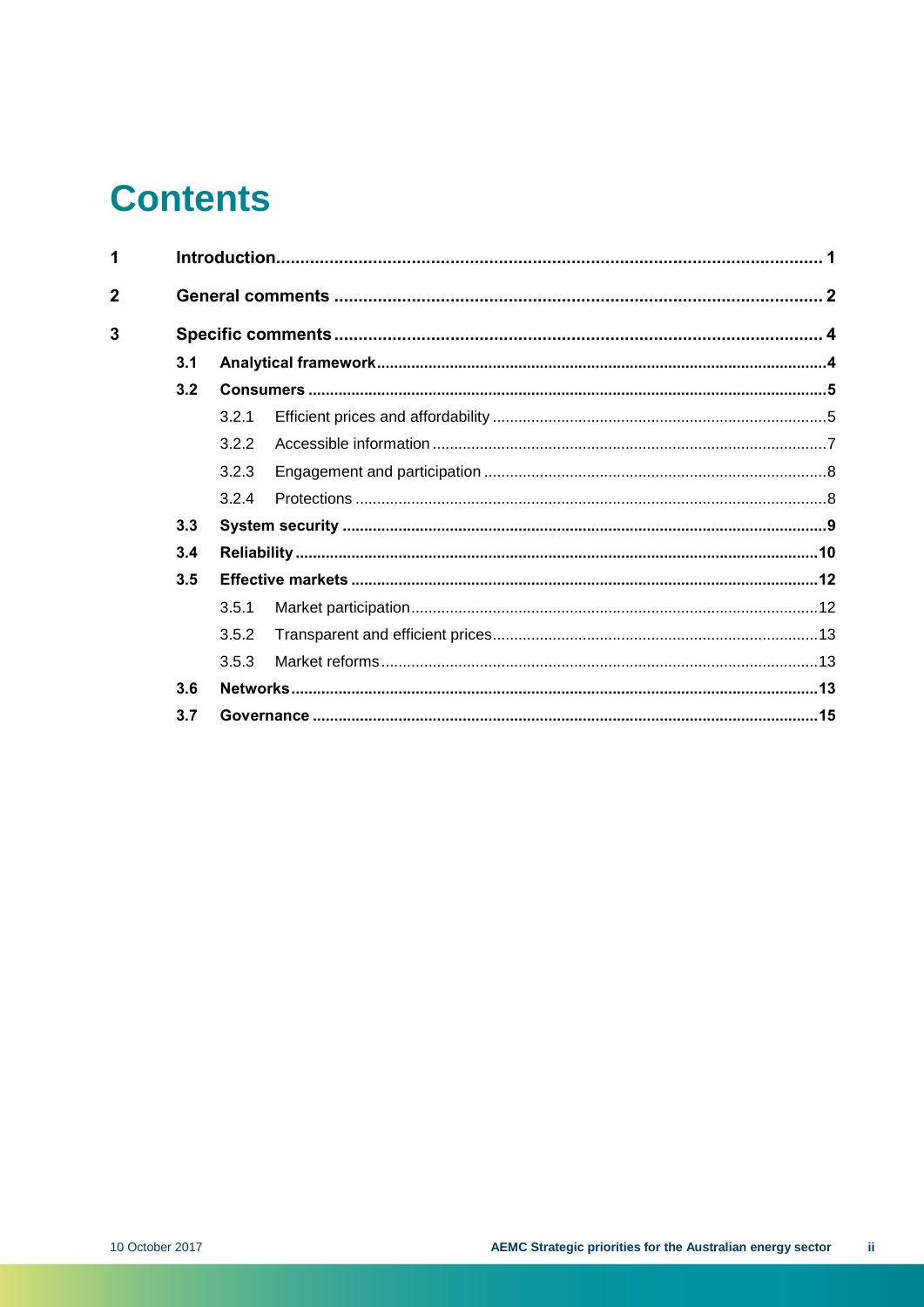# <span id="page-4-0"></span>**1 Introduction**

On 12 September 2017, the Australian Energy Market Commission (AEMC) published its *Discussion Paper: Strategic priorities for the Australian energy sector* (discussion paper) which outlines recommended strategic priorities and a supporting work program for the energy sector. The purpose of the AEMC's strategic priorities review is to provide input into the Energy Security Board's (ESB's) advice to the Council of Australian Governments (COAG) Energy Council on the development of a strategic energy plan for Australia's electricity market, as recommended by the *Independent review into the future security of the National Electricity Market* (the Finkel review). 1

The advice being prepared by the AEMC is intended to assist industry policy-makers to make decisions that will guide the energy sector through this period of extraordinary transformation and achieve optimum outcomes with respect to prices, investment, security and reliability of energy supply and emissions reductions.<sup>2</sup> In preparing its advice, the AEMC has proposed the following:

- *an analytical framework* to be used to map and assess the issues confronting the energy sector with respect to:
	- − consumers;
	- integration of energy and emissions policies;
	- system security and reliability:
	- − effective markets and regulation; and
	- − governance;
- *goals* for establishing expected outcomes;
- *initiatives and work programs* needed to achieve those goals; and
- **•** sequencing and prioritisation of goals and initiatives.<sup>3</sup>

The AEMC has requested that interested parties make submissions on these aspects of the discussion paper by 10 October 2017. Energy Queensland's comments are provided in sections 2 and 3 of this submission.

<sup>&</sup>lt;sup>1</sup> AEMC, *Discussion paper: Strategic priorities for the Australian energy sector*, 12 September 2017, pp. i-ii.<br><sup>2</sup> Ibid, Executive summary.

 $3$  Ibid, Executive summary.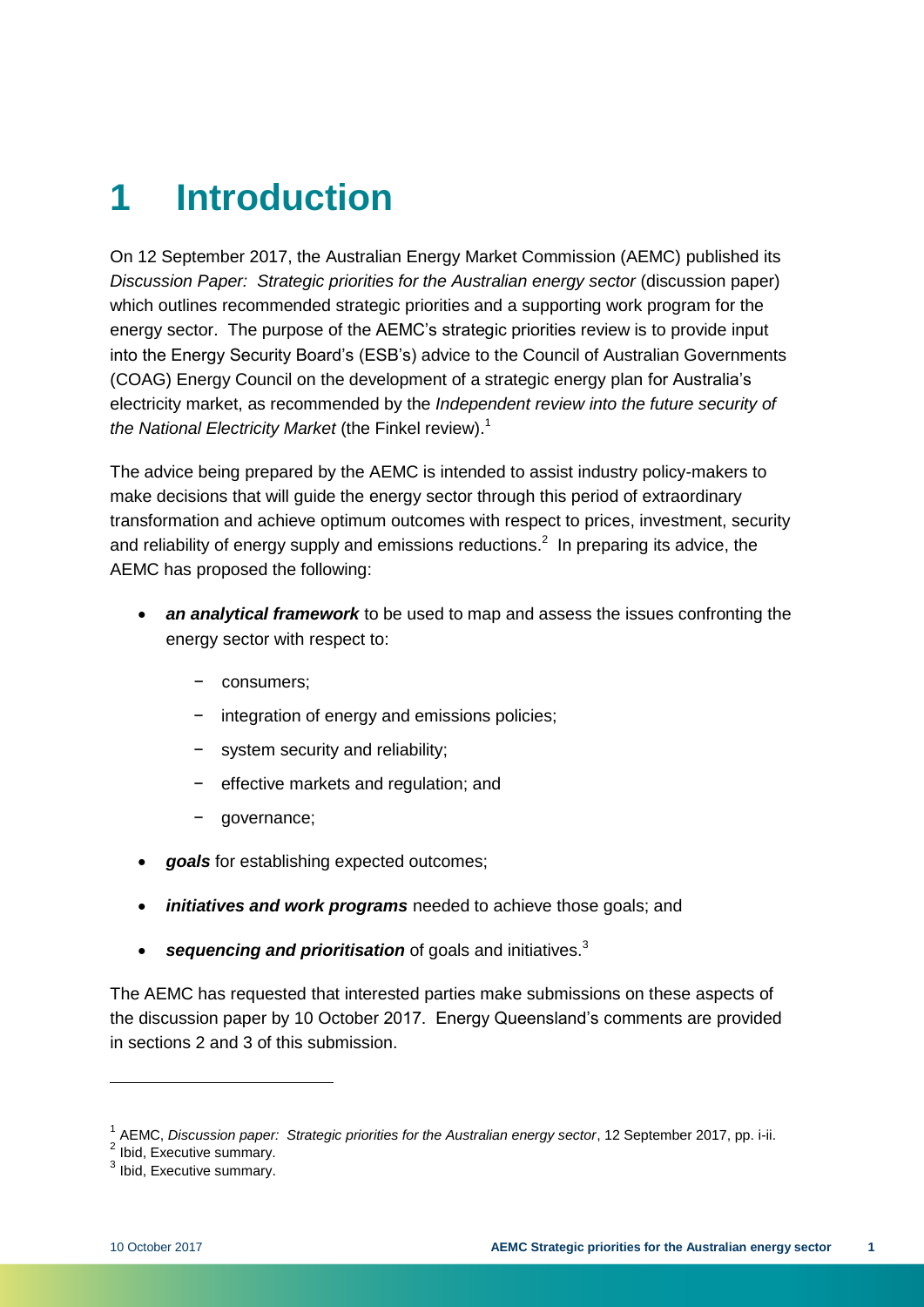# <span id="page-5-0"></span>**2 General comments**

Energy Queensland is a Queensland-based energy business that delivers electricity to its customers via an integrated business model which enables enhanced flexibility and choice in the energy market. Since the inception of the organisation on 30 June 2016, Energy Queensland has worked collaboratively to form the largest electricity distribution company in Australia whilst also operating its retail business and establishing affiliated contestable energy services businesses. Energy Queensland is focused on effectively leveraging its diverse capability across the portfolio to support the prosperity of Queensland communities through the provision of safe, secure, affordable and reliable energy.

The Energy Queensland vision is to *energise Queensland communities* and the business is focused on working across its portfolio of activities to deliver four strategic objectives:

#### *1. Be community and customer focused*

In being a community-oriented portfolio business, Energy Queensland will create enhanced levels of value by deepening our understanding of our customers' and communities' needs and providing greater choice and control over energy use.

#### *2. Operate safely as an efficient and effective organisation*

An immediate priority for Energy Queensland is to become more effective and efficient by continuing to build a strong safety culture and empowering and developing our employees, whilst driving safe and reliable operations.

#### *3. Strengthen and grow from our core*

The business will strengthen and grow by striving for a culture of continuous improvement to shape the future of energy use and enhance the utilisation of our assets.

#### *4. Create value through innovation*

To create value through innovation, Energy Queensland must be willing to try new ways of working to deliver new energy services that are tailored to the unique needs of our communities and customers to capture as much growth as possible from the shift beyond the grid.

To achieve the best possible outcomes, Energy Queensland will continue to evolve its business to effectively respond to the challenges of a rapidly changing energy industry.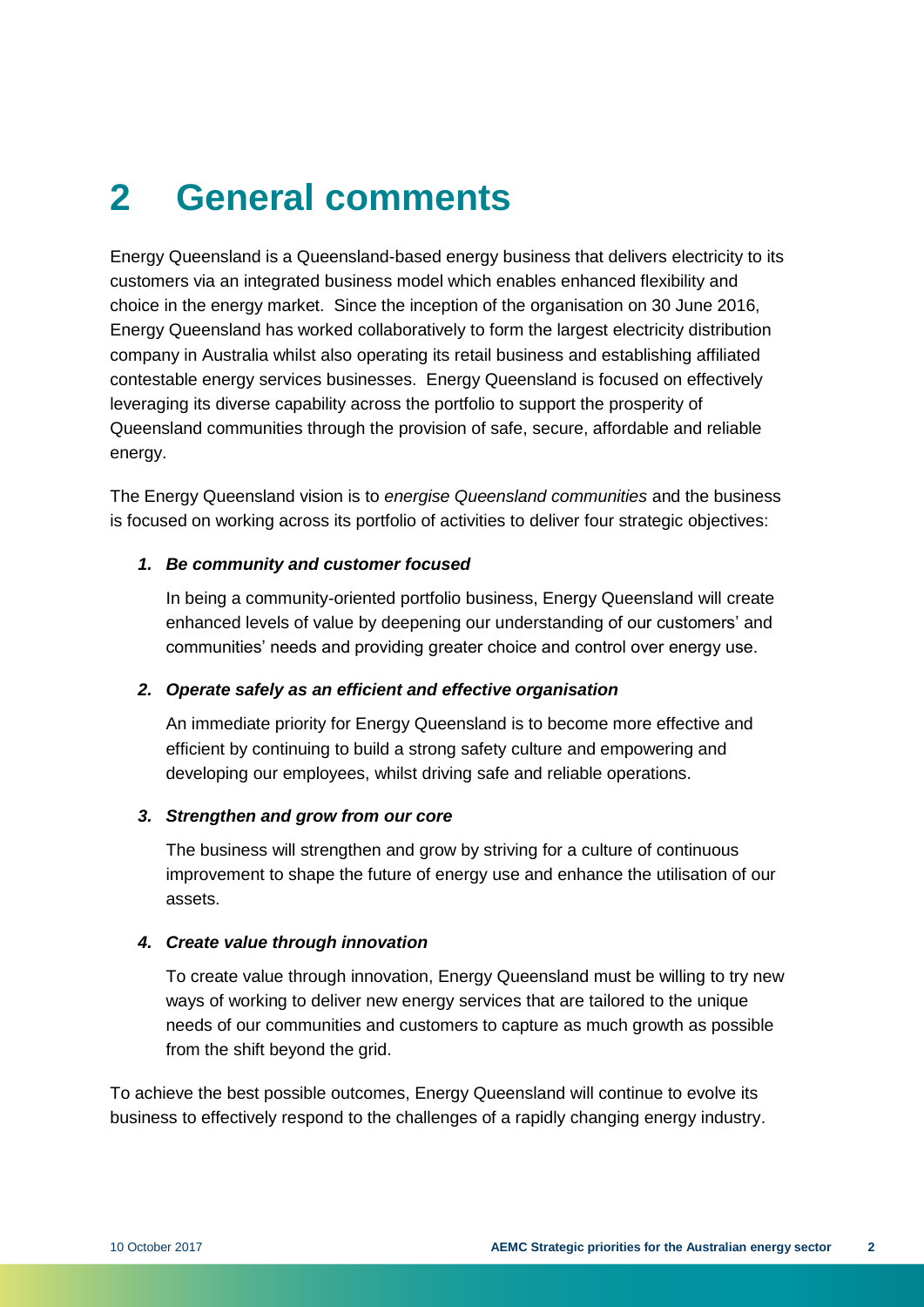The electricity industry across Australia has been undergoing significant and disruptive change over recent years. Major market trends driving change and influencing the landscape in which Energy Queensland operates include a rapid increase in customer choice and influence, a transition to decarbonised and distributed energy resources, significant political and regulatory change and the evolving capability to generate greater value from data and information. The operating environment has become increasingly dynamic, reflecting customers' responses to economic pressures, rising electricity prices, technology and the availability of new service offerings.

Technology advances and associated energy efficiencies, customers' significant uptake of new technology and energy substitution have changed the industry landscape and opened the market for new participants. The traditional model, which has previously been characterised as centralised generation and one-directional flow, is evolving to a value chain of decentralised generation, multi-directional flow and many market participants. These changes to the supply chain, roles and new market participants, will continue to create complexity in the national electricity market as well as significant challenges and opportunities.

Energy Queensland supports reform of the regulatory framework to adapt to these changes and offer the flexibility to incorporate new service types, whilst recognising that electricity infrastructure is a long-lived investment which needs to be supported. The framework therefore also needs to provide for improved utilisation of network assets as customers transition away from traditional usage patterns. Energy Queensland recommends that a customer-centric framework which provides improved access to data and information services would assist in demonstrating the value of the electricity grid.

Energy Queensland is a strong advocate for change given the dynamic operating environment and is actively engaged in national reform processes. Consequently, we look forward to engaging in any further consultation on the development of strategic priorities for the energy sector and are available to discuss this submission or provide further detail regarding the issues raised.

As a member of Energy Networks Australia (ENA), Energy Queensland is also supportive of the views contained in the ENA's submission on the discussion paper. In particular, Energy Queensland agrees with the ENA's recommendation that the AEMC's advice should have a more forward-looking orientation.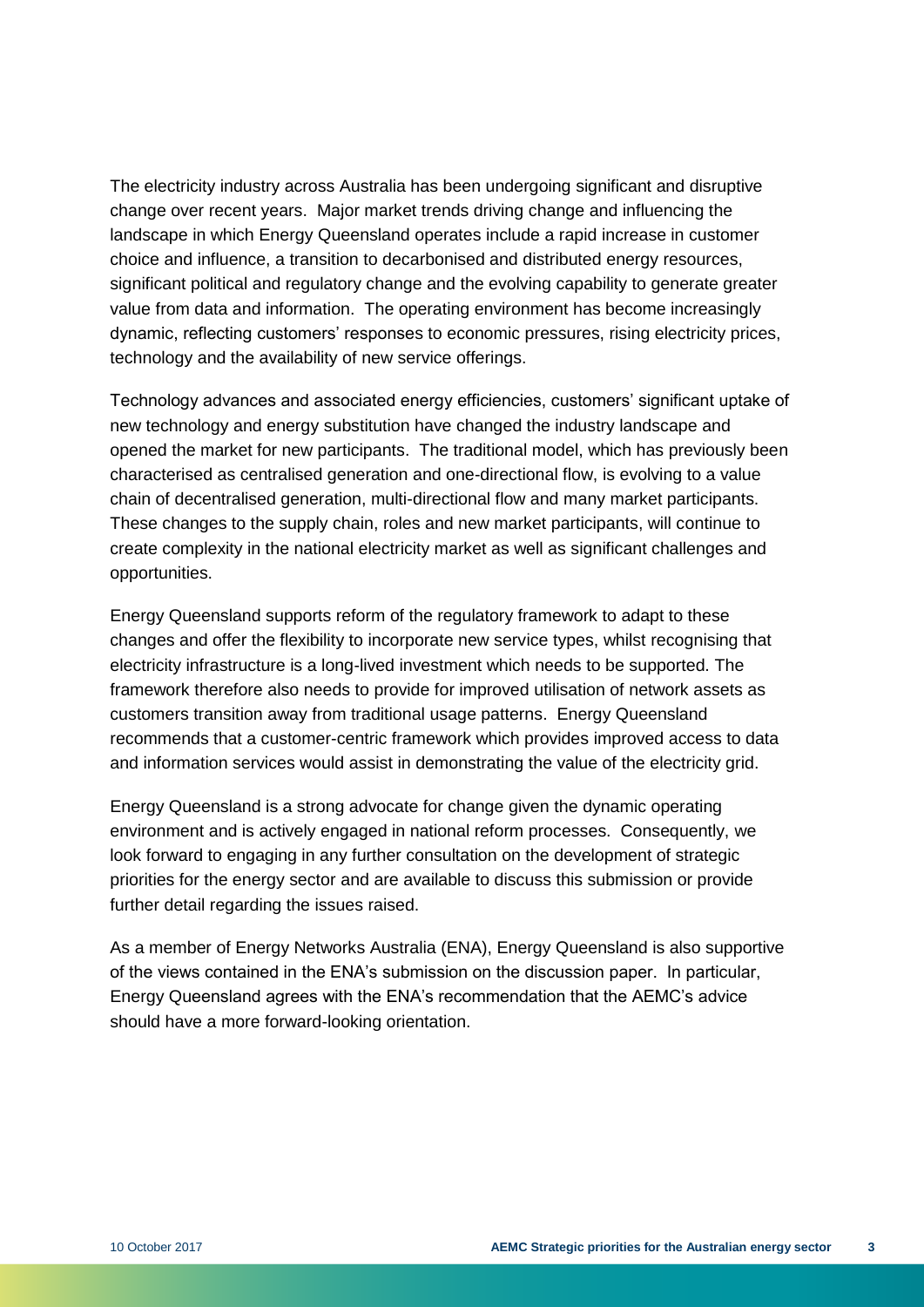# <span id="page-7-0"></span>**3 Specific comments**

Energy Queensland has provided commentary below in relation to the AEMC's analytical framework, the goals and work programs relating to consumers, system security, effective markets, networks and governance.

# <span id="page-7-1"></span>**3.1 Analytical framework**

Energy Queensland supports a strategic priorities framework that addresses the challenges facing Australia's energy markets and agrees that the suite of goals for the energy sector should take into account:

- the 'policy trilemma' of affordability, emissions reduction and security and reliability;
- − the objectives of the Australian Energy Market Agreement (AEMA), the National Electricity Objective (NEO), the National Gas Objective (NGO) and the National Energy Retail Objective (NERO); and
- − the recommendations of the Finkel review. 4

These goals are in alignment with Energy Queensland's purpose which is to *safely deliver secure, affordable and sustainable energy solutions with our communities and customers*.

Energy Queensland agrees that energy sector goals should be sufficiently detailed, comprehensive and durable.<sup>5</sup> However, consideration should be given to including the following additional principles:

- *Measurable* While it is noted that progress measures and metrics have been included in the chapters relating to each goal, in Energy Queensland's view the ability to measure success should be included as a key element of the analytical framework.
- *Coordinated* The discussion paper highlights the interlinkages between energy market goals and issues. In this regard, Energy Queensland considers

<sup>&</sup>lt;sup>4</sup> Ibid, executive summary.

 $<sup>5</sup>$  Ibid, p. 10.</sup>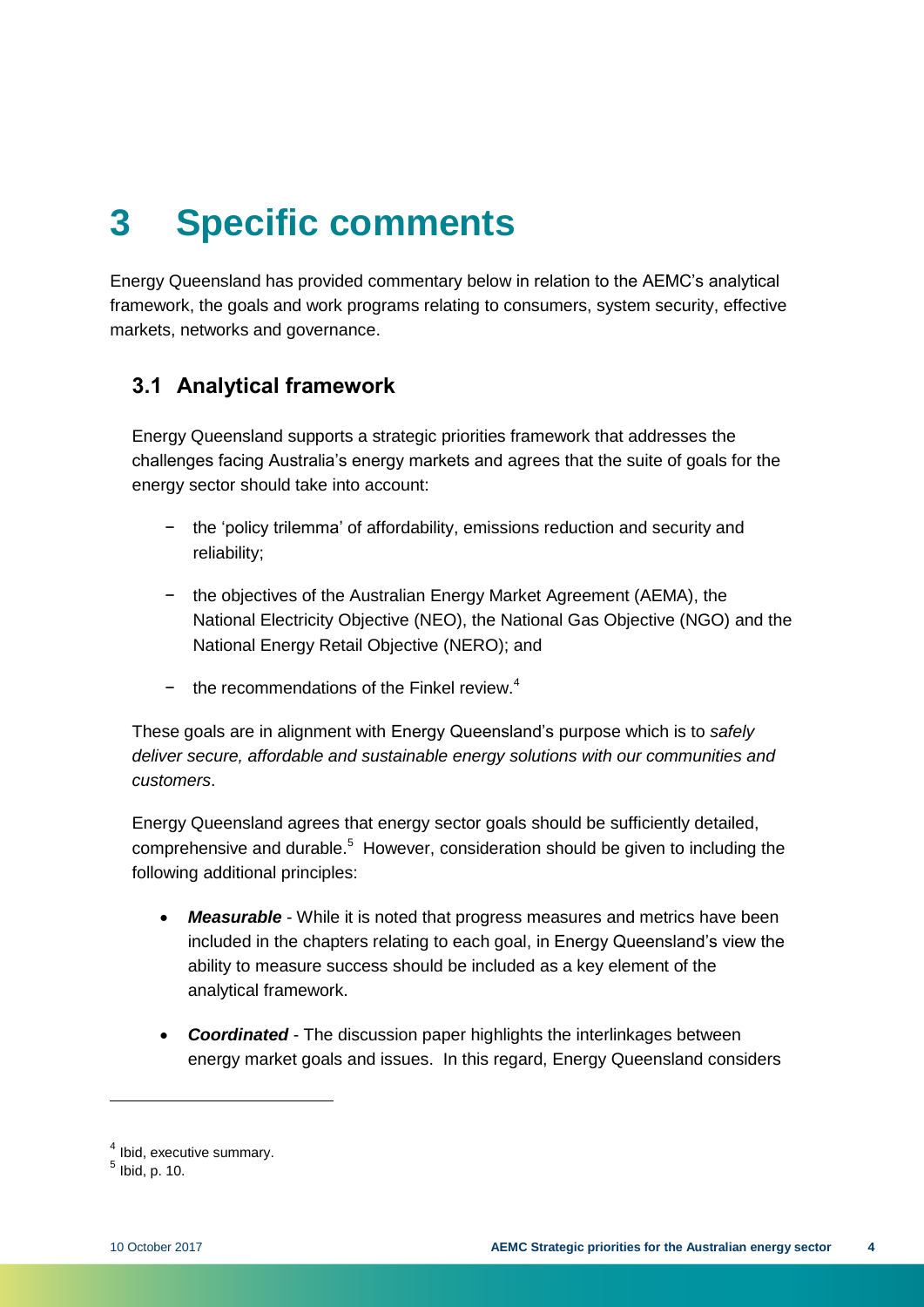it is important to ensure that a coordinated approach is taken when implementing initiatives to ensure there is no potential for unintended consequences or perverse market outcomes.

*Timely* – To assist in planning and resourcing for delivery of goals and to provide certainty for the energy sector, commitment to timeframes for implementation of work programs, particularly where there are interdependencies between programs, is required.

# <span id="page-8-0"></span>**3.2 Consumers**

The AEMC has outlined four key goals intended to meet consumer requirements and expectations: efficient prices and affordability; accessible information; engagement and participation; and protections.<sup>6</sup> These goals are in alignment with Energy Queensland's strategic objectives and key areas of focus, which include providing customers with:

- lower, more predictable power bills while maintaining a safe and reliable supply;
- a great customer experience:
- greater control over their energy consumption; and
- access to the next wave of energy-linked innovative technologies and renewables.

Energy Queensland is therefore largely supportive of the proposed initiatives and work program relating to consumers but would make the following comments for further consideration:

### <span id="page-8-1"></span>**3.2.1 Efficient prices and affordability**

Affordability of electricity is currently attracting high levels of attention in the public domain, with some customers finding it increasingly difficult to pay for our services. However, as the most recent *Queensland Energy Household Survey* conducted in 2016 indicated that the majority of customers surveyed do not want any change in the balance between costs and reliability and that households are performing

<sup>&</sup>lt;sup>6</sup> Ibid, p. 26.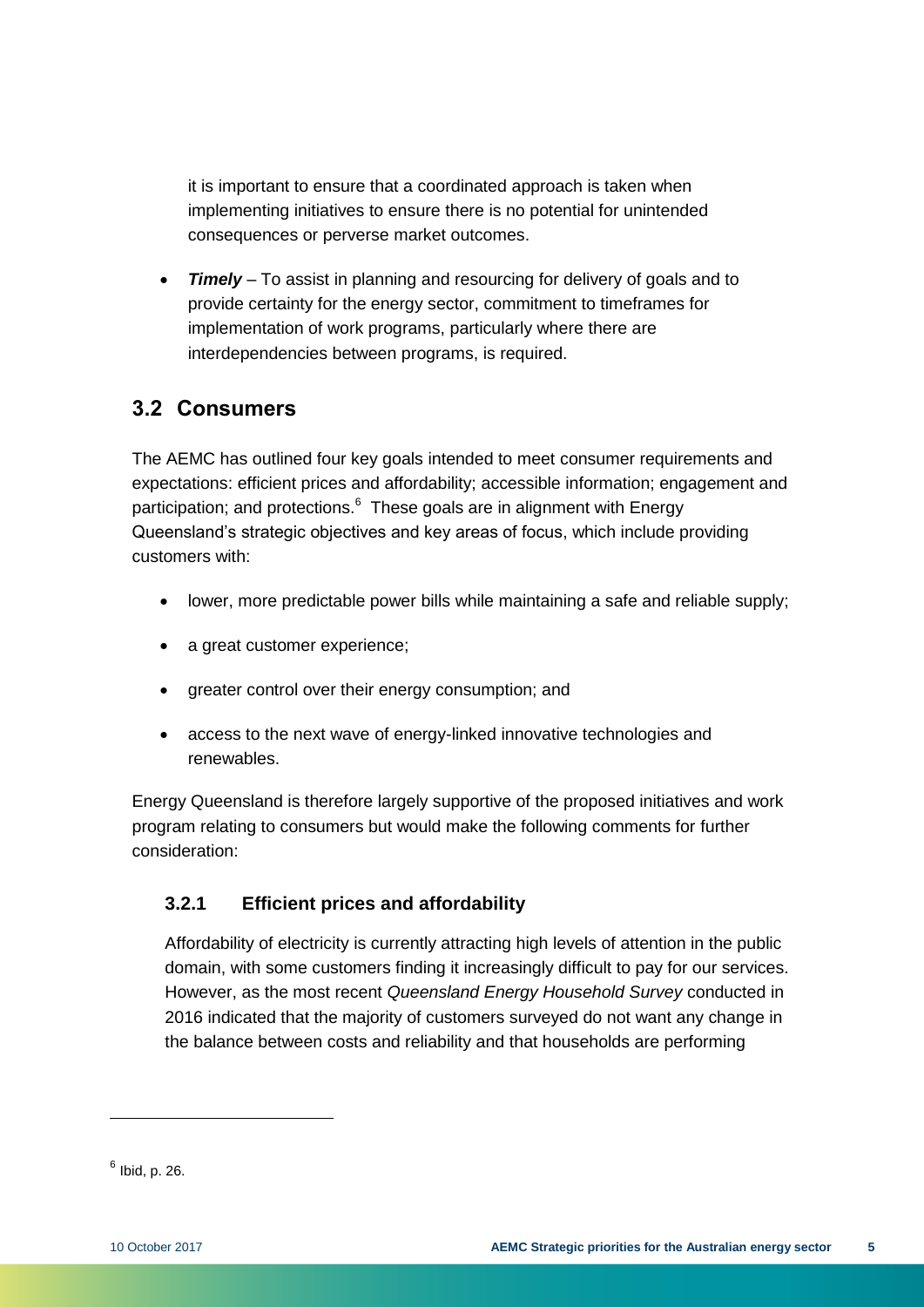fewer energy efficient behaviours, Energy Queensland's goal for improving affordability for our customers is focused on:

- delivering more efficient networks and ensuring our services are provided at an efficient cost; and
- undertaking a range of initiatives to improve affordability for our customers, including providing accessible, value-adding energy solutions and partnering with customers to manage costs.

In delivering this goal, Energy Queensland considers that customers will find personalised value from not only the safe delivery of a reliable electricity supply but also the ability to choose from a range of energy solutions and to have control over how and when they access them.

In order to achieve more efficient price outcomes for customers, Energy Queensland's distribution businesses continue to invest in network tariff reform initiatives which, in recent years, have seen the introduction of more cost-reflective tariff structures (such as the introduction of seasonal, time-of-use and demand tariffs). These new tariff structures represent a major advance on legacy tariffs and provide a high level of transparency to customers with respect to the cost implications of how they choose to use the network. This is expected to lead to improved efficiency in the future as customers make decisions on how and when they use electricity. In addition, it may be possible to avoid or defer future network augmentation if customers are able to shift their electricity usage outside of peak network usage times in response to appropriately structured price signals.

Energy Queensland's network businesses are currently working to develop costreflective network tariffs that offer retailers the ability to more readily package costreflective network charges into their retail tariff offerings. These new tariffs are intended to give customers a greater ability to match their network tariff to their network usage whilst offering retailers the ability to manage seasonal price volatility. However, there are a number of challenges that may hinder the widespread uptake of such cost-reflective network tariffs in a timely manner. These challenges include:

 *The availability of advanced metering.* The vast majority of costreflective network tariffs require interval data for billing purposes. A greater commitment to the deployment of advanced meters will therefore be required to facilitate the timely transitioning of customers to cost-reflective tariffs.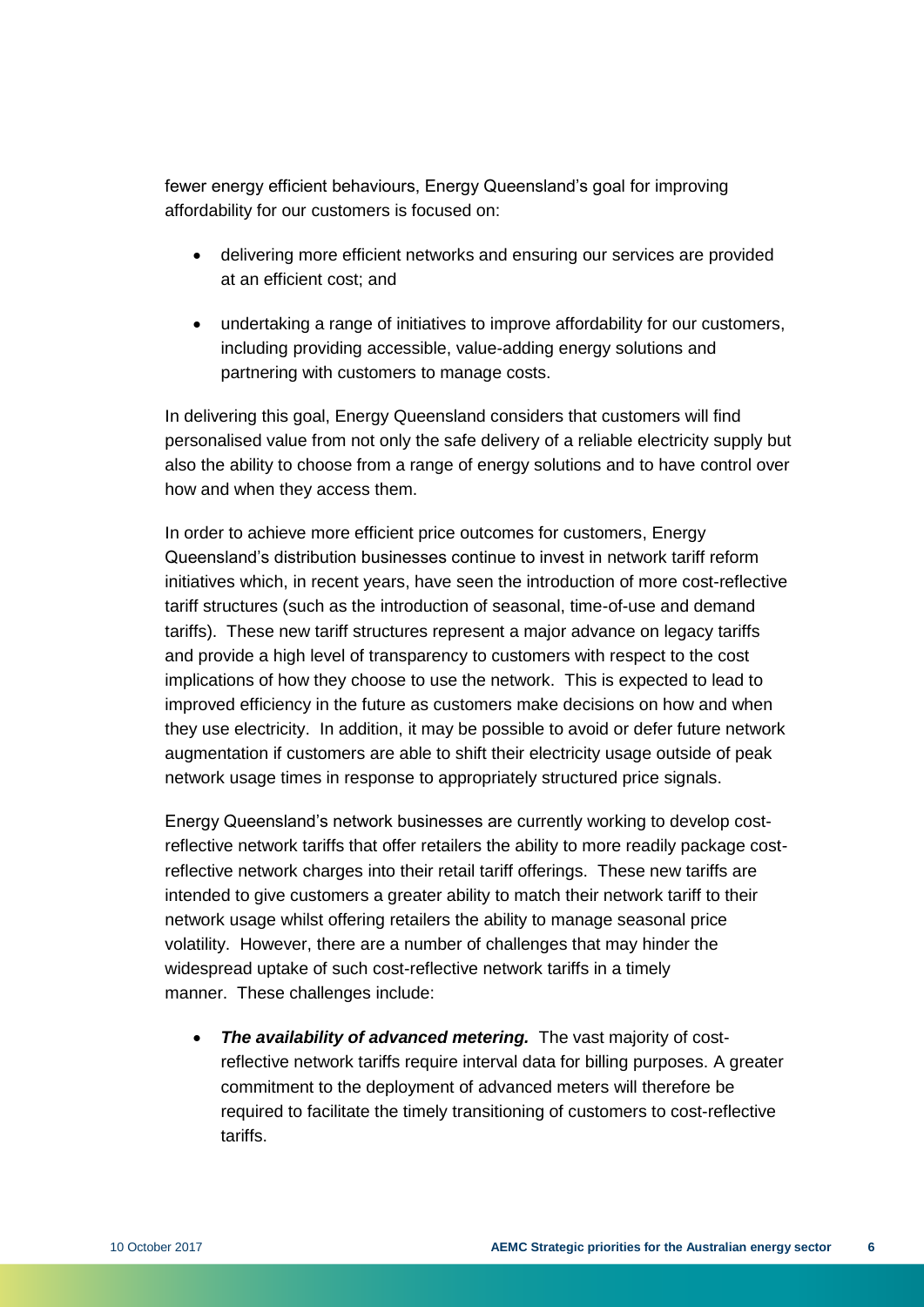- *The limited energy literacy of consumers and lack of capability to*  respond. The limited energy literacy of the majority of consumers means they are not fully equipped to understand the signals embedded in costreflective network tariffs, even if they were to be made available by retailers. Similarly, customers will require the technology to respond to cost-reflective pricing. While that technology is available, it is almost entirely absent from residential and small business premises currently and therefore a capital investment will be required by those customers in order to respond to price signals.
- *Retailer readiness for cost-reflectivity.* Retailer billing system changes and B2B processes associated with the implementation of cost-reflective network tariffs will be required to enable the greater uptake of those tariffs.

These challenges present a high risk of the price signals presented to customers not being aligned with network tariff signals. Consequently, Energy Queensland considers that addressing these issues at a national level should be prioritised to achieve efficient price outcomes for customers.

#### <span id="page-10-0"></span>**3.2.2 Accessible information**

Energy Queensland considers a customer-centric framework that empowers customers with data and information services will support more informed decisions and assist in influencing consumption behaviours. Measures to reduce customer confusion and increase transparency and comparability of service offerings and prices are therefore supported, as are improvements to customer access to energy data that are cost-effective and efficient for both customers and market participants.

Energy Queensland acknowledges that customers ultimately drive changes in the electricity sector through adoption of new technologies and changed behavioural patterns as they attempt to manage energy costs. However, their ability to do so is often limited by financial constraints, knowledge of and access to the products and services offered and understanding of tariff reforms. Our customer research suggests that customers do not have a clear understanding of all of the services they receive as a result of paying their electricity bill and consequently would struggle to attach personalised value. Greater customer engagement and education as well as a clear customer value proposition are critical to incentivising customers to make changes that will influence energy costs.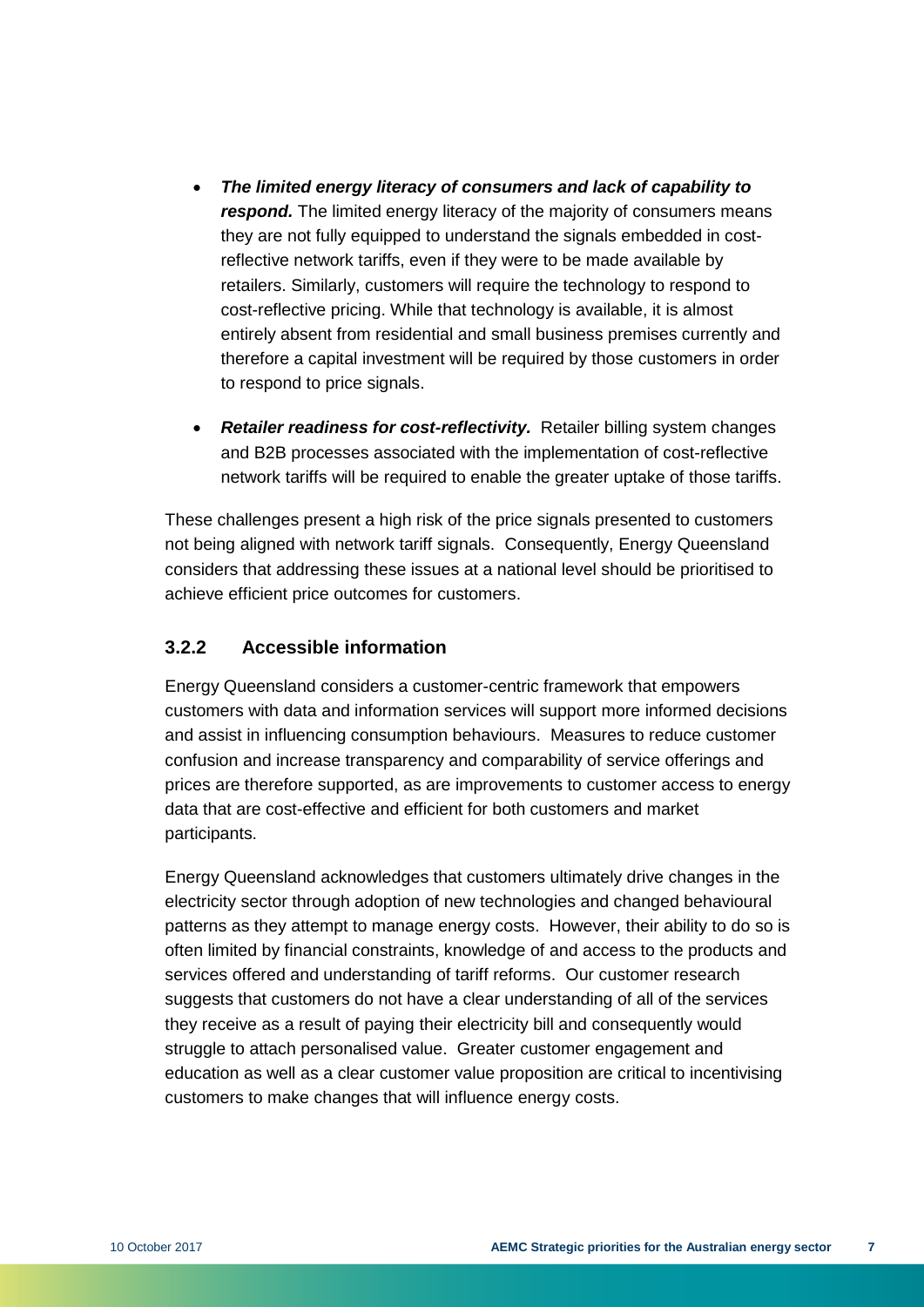Energy Queensland's work with customer and customer group representatives over the years has also highlighted that confusion exists around the language and terminology used by different distributors and retailers in the market. Steps to having consistent language and common terminology would make it easier for customers to understand how their energy is charged and facilitate greater choice as customers would be better informed and better able to compare products and services offered in the market. However, care must be taken to ensure genuine innovation and product differentiation is not stifled by homogenising products as a result of well-meaning regulation.

### <span id="page-11-0"></span>**3.2.3 Engagement and participation**

The energy sector is undergoing an extraordinary transformation due to the emergence of new technologies as well as changing consumer preferences and expectations. Energy Queensland is supportive of initiatives to increase customers' ability to participate in the market. We also support government incentives and programs for energy efficiency schemes and efficient appliances and consider that such initiatives would benefit from being broadened to include demand management incentives (such as those already implemented by Energy Queensland's network businesses). Incentives that encourage customers to use less energy during peak hours or decrease overall energy consumption have greater potential to support network reliability and defer or avoid the need for network augmentation.

### <span id="page-11-1"></span>**3.2.4 Protections**

Energy Queensland supports removing any unnecessary barriers to the development of innovative products and services, while at the same time not infringing on protections or the efficient operation of the national electricity market in the long-term interests of consumers. We also support harmonising energy consumer protection arrangements and initiatives intended to strengthen life support protections as well as extending consumer protections to embedded networks, individual power systems and micro-grids. However, it is important that any new or proposed reforms to consumer protection arrangements are warranted, targeted appropriately and, where possible, do not lead to increased electricity prices.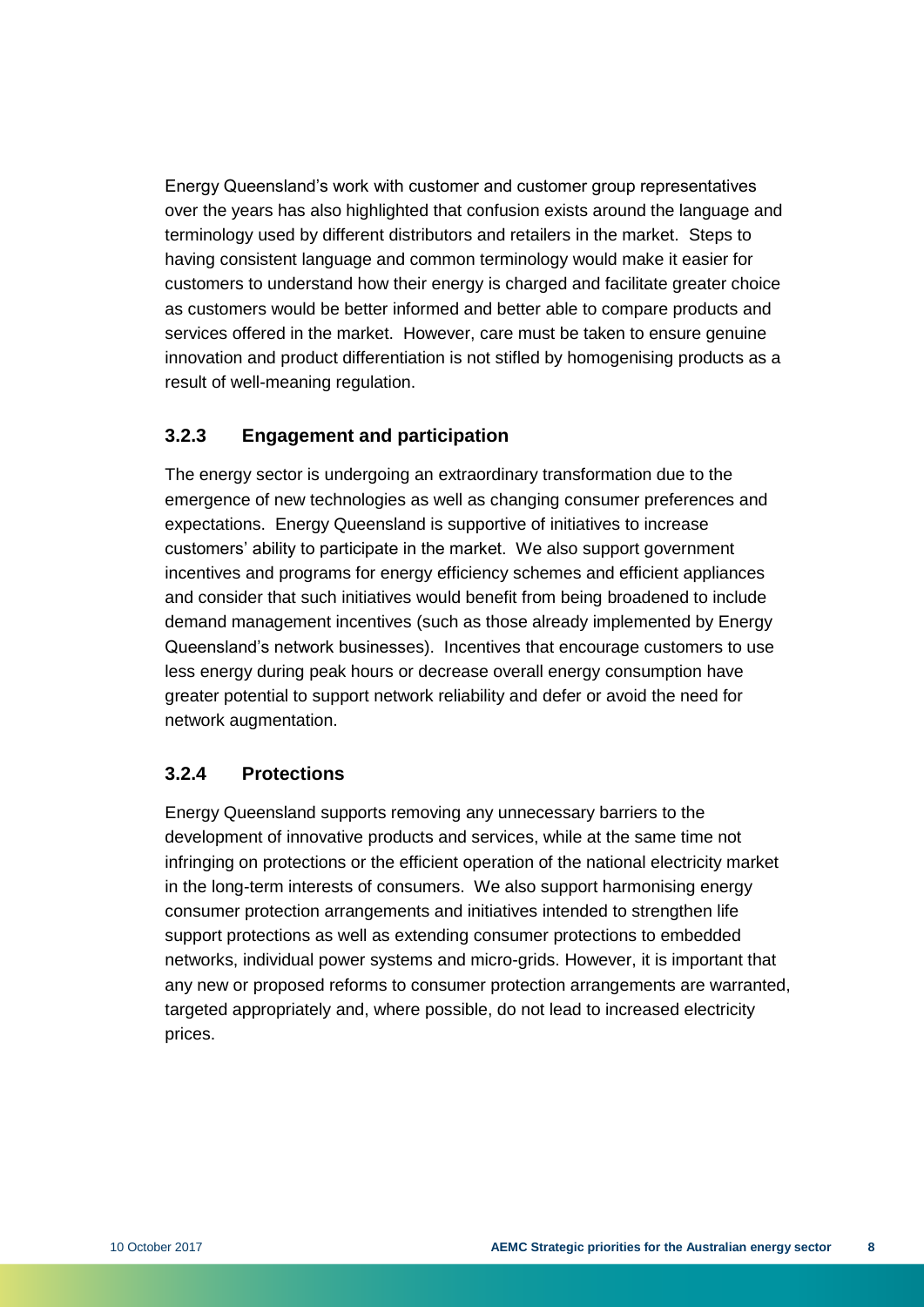# <span id="page-12-0"></span>**3.3 System security**

A key focus for network service providers is maintaining power system strength for existing generating facilities while facilitating the transition to greater levels of nonsynchronous generation technologies in the national electricity market. In addition, with the forecast increase in behind the meter energy storage and generation, power system security will be impacted by aggregated distributed energy resources and / or load under control at the customer level.

Energy Queensland is supportive of the AEMC's proposed goals and work programs relating to system strength, but would make the following comments:

- Energy Queensland participated in the recent *Managing power system fault levels* rule change consultation which introduced a requirement for new connecting generators to 'do no harm' to the security of the power system and requires the market operator to develop system strength impact assessment guidelines. While largely supportive of the AEMC's final determination, Energy Queensland remains concerned about issues associated with coordinating investments in system strength works where there are multiple connecting parties. In this regard, Energy Queensland considers that further consideration should be given to an appropriate, nationally-consistent and enforceable mechanism to provide visibility of intending generator connections to enable new proponents to better assess the viability of their projects.
- The AEMC has noted that the Finkel review has recommended that the Australian government should undertake an assessment of the national electricity market's resilience to human and environmental threats.<sup>7</sup> However, Energy Queensland considers that it would also be prudent for the AEMC to:
	- Take care when considering system security to ensure that it does not unintentionally increase vulnerability to threats or risks in areas directly outside the electricity sector sphere, i.e. the broader energy and other sectors that affect energy supply and demand. This includes the reliable availability, security and affordability of energy fuel sources that are inputs to electricity system security. For example, affordability of gas, extended dry periods reducing the capability and capacity of hydro schemes, and oil shortages (or price surges) impacting on diesel

 $<sup>7</sup>$  Ibid, p. 48.</sup>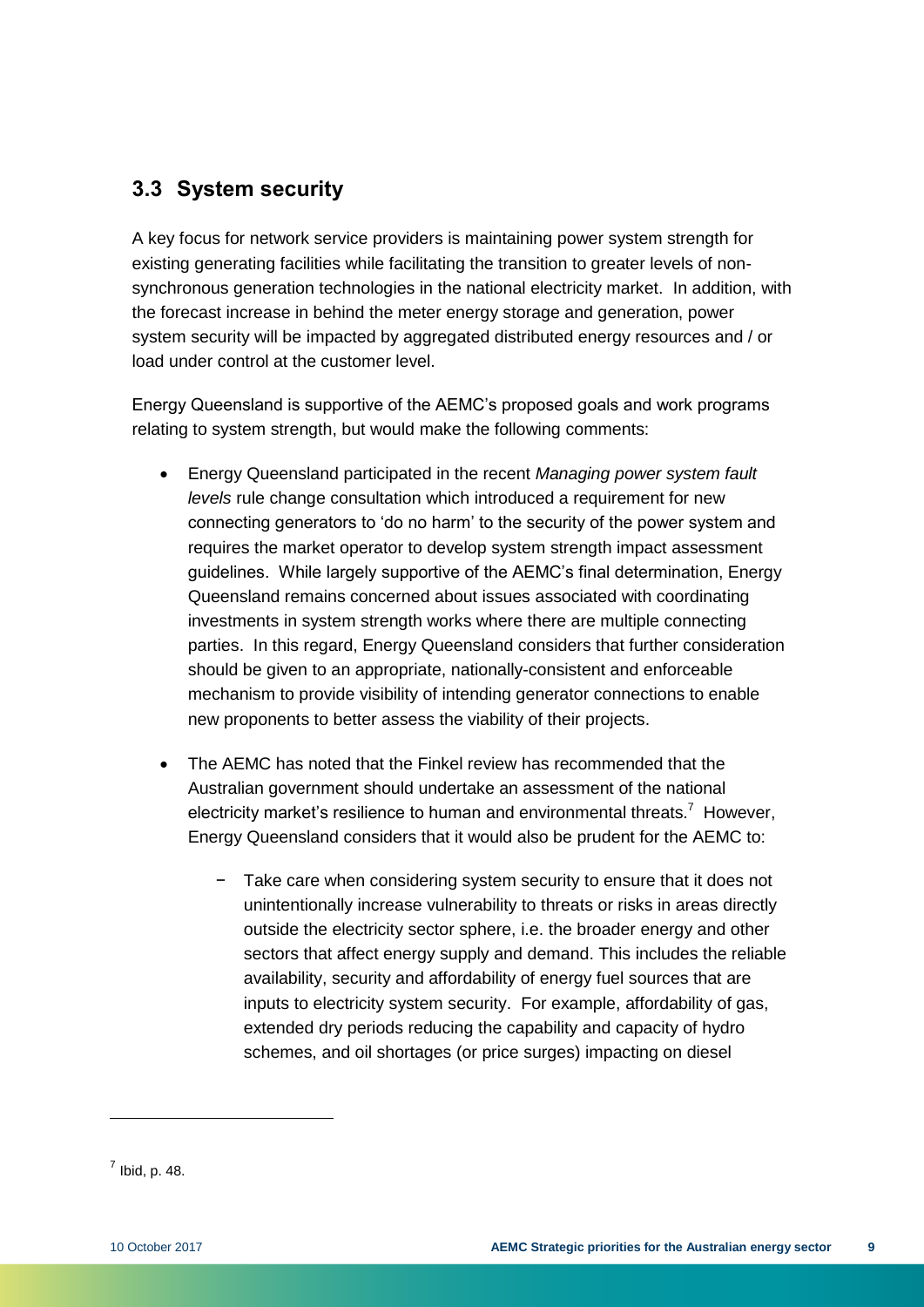standby-generators are all critical elements which impact upon system security.

− Be mindful of the potential risks to the power system resulting from other external factors, such as climate change and geomagnetically induced currents, which have the potential to result in wide-scale impacts to the electricity grid.

In other words, the strategic priorities for the energy sector need to take into consideration the security of the broader energy system to ensure the security of the electricity system.

# <span id="page-13-0"></span>**3.4 Reliability**

Reliability of supply is currently a key issue for the national electricity market and it is clear that efficient and effective solutions and interventions are urgently required to meet both the immediate and longer-term reliability challenges facing the sector, most particularly the risk of electricity supply falling short of demand (especially in extreme conditions).

Energy Queensland therefore supports an increased focus on efficient investment, retirement and operational decisions by market participants to achieve an adequate supply of energy and capacity (involving generation, demand response and interconnectors) in both the short and long-term. The three goals proposed by the AEMC, i.e. an efficient market-based approach, appropriate intervention mechanisms and clear and transparent information signals $8$ , and the accompanying works programs, are endorsed by Energy Queensland.

In particular, Energy Queensland considers the recently commenced *Reliability Frameworks Review* is critical to achieving the proposed goals and recommends that highest priority is given to intervention mechanisms for a strategic reserve to cover the possibility of market failure in the short-term. In the longer-term, Energy Queensland considers that clear and transparent information signals will be critical to providing confidence for the market to make investments on the supply side to provide sufficient capacity to meet the reliability outcomes required by both residential and commercial and industrial customers, including facilitating regular forecasts of market supply capacity and locational shortfall.

 $^8$  Ibid, p. 55.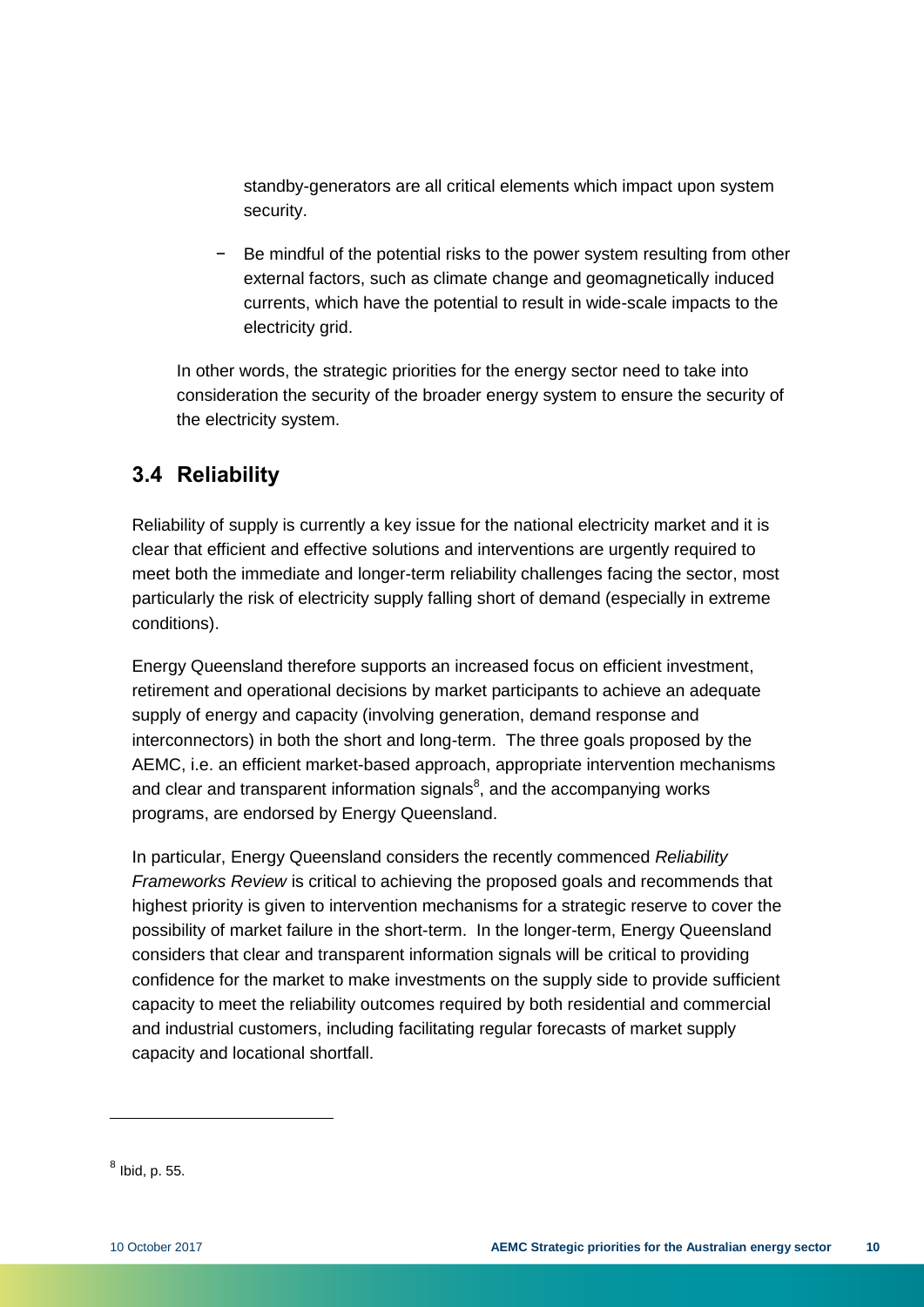Energy Queensland is also supportive of initiatives, such as the demand response pilot program currently being undertaken by ARENA and the market operator, and the incorporation of learnings into the outcomes of the *Reliability Frameworks Review*. A successful demand response program should increase the number of contract-ready demand response participants to:

- enable increased participation and competition for network-based demand response contracts; and
- encourage demand response into areas where there are network risks and the demand response can be contracted quickly through market proponents.

Distribution businesses already have significant network demand management programs in place which provide a range of initiatives to incentivise customers to either reduce their consumption at peak times or shift their consumption to non-peak times, for example, residential appliance load control (hot water, pool pumps and airconditioning) and contracted demand response to support network needs (shifting of commercial production times or shutting down of processes). For instance, in Queensland, Energex and Ergon Energy have approximately 850 MW of available load for use during extreme demand periods or emergency response and have led the industry with market-driven engagement techniques such as interactive maps and Optimal Incremental Pricing. Ongoing reforms are also aimed at further incentivising distribution businesses to engage in demand management as an alternative to network options to remove constraints. However, the market for alternative options is at an early stage of maturity.

Energy Queensland considers that, as these resources are expected to provide benefit to system reliability, there may be potential for further value to be gained from the market operator and third parties having greater access to the existing demand response capabilities that distribution businesses have for market reliability purposes. The potential for this service to be coordinated and provided by distribution businesses to the broader market should therefore not be overlooked, at least as an interim measure until the demand response market has reached a sustainable level of maturity.

Finally, Energy Queensland considers the AEMC should be mindful of the interactions of ongoing developments with respect to distributor reliability in undertaking its initiatives. Specifically, Energy Queensland operates under a Service Target Performance Incentive Scheme (STPIS), which is administered by the Australian Energy Regulator (AER). The primary purpose of the STPIS is to provide incentives to distribution networks to maintain the existing level of supply reliability and to improve the reliability of supply where customers are willing to pay for these improvements.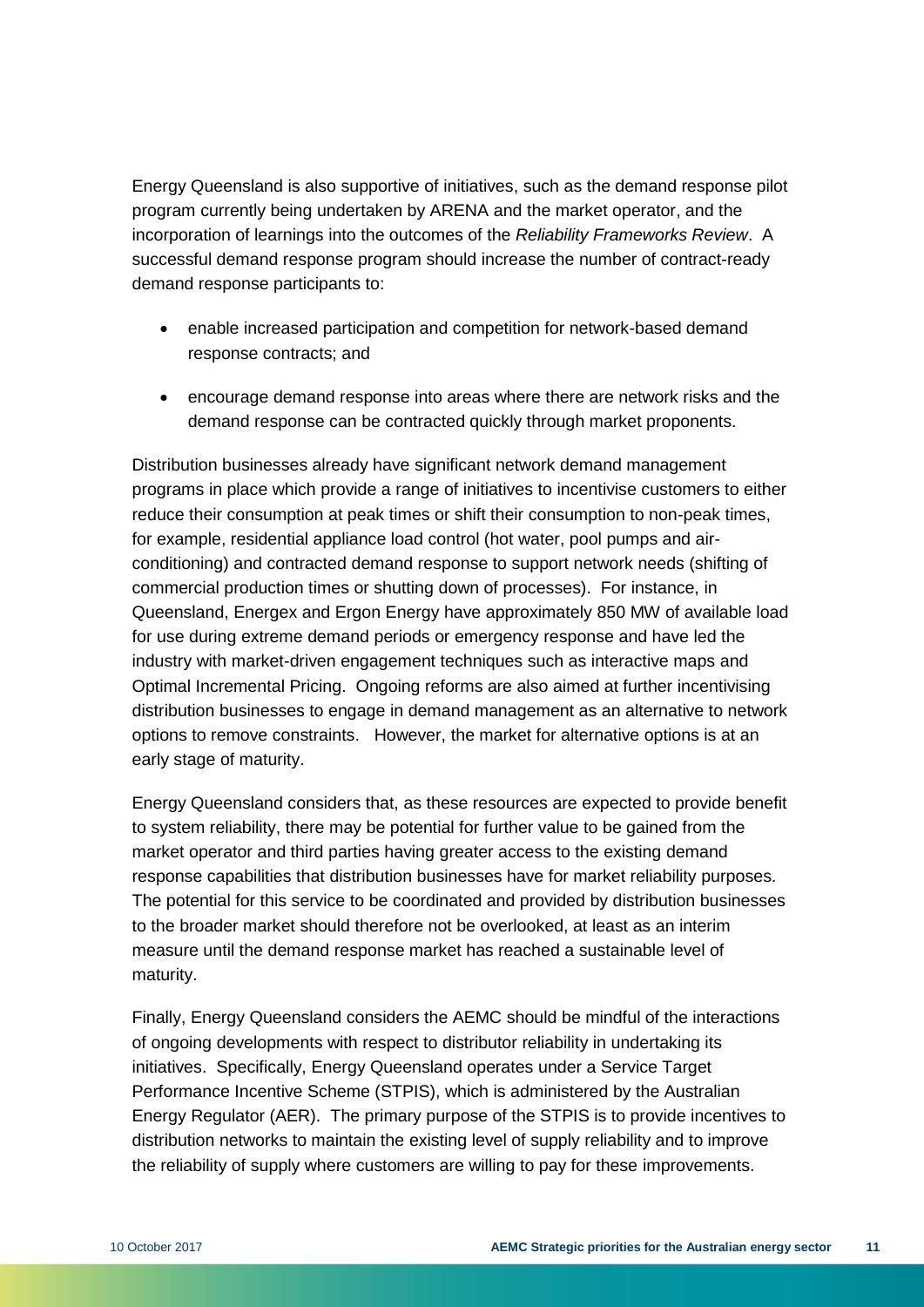The current form of the STPIS has been in place since 2009, with the AER recently initiating a review of the scheme. In conjunction with this review, the AER has also developed a draft *Distribution Reliability Measures Guideline*, which defines a set of common definitions of reliability measures that can be used to assess and compare the reliability performance of distributors.

# <span id="page-15-0"></span>**3.5 Effective markets**

The AEMC has outlined three key goals in relation to effective markets: market participation; transparent and efficient prices; and market reforms to facilitate and adapt to change.<sup>9</sup> Energy Queensland's comments with respect to these goals are provided below.

### <span id="page-15-1"></span>**3.5.1 Market participation**

Energy Queensland supports measures designed to accelerate the integration of new technologies into the competitive market. Key components of Energy Queensland's integrated portfolio, the new energy services businesses, were established to offer new products and services to households, businesses and communities, particularly in regional Queensland.

However, Energy Queensland believes it is crucial that any development of the market framework should enhance the confidence of our customers and stakeholders, particularly through delivering greater benefits and lower costs. Energy Queensland therefore considers that network businesses should not be excluded from offering services and contributing to the enablement of emerging energy services markets, particularly where competitive markets may be slow to develop and customers are likely to be disadvantaged. Overall, the long term interests of customers would more likely be achieved where networks are able to supply services into contestable markets, thereby lowering prices and providing a wider choice of suppliers and service offerings. Consequently, while Energy Queensland appreciates that network businesses must compete on an equal basis with others in contestable markets, regulation that limits competition should be avoided.

<sup>&</sup>lt;sup>9</sup> Ibid, p. 63.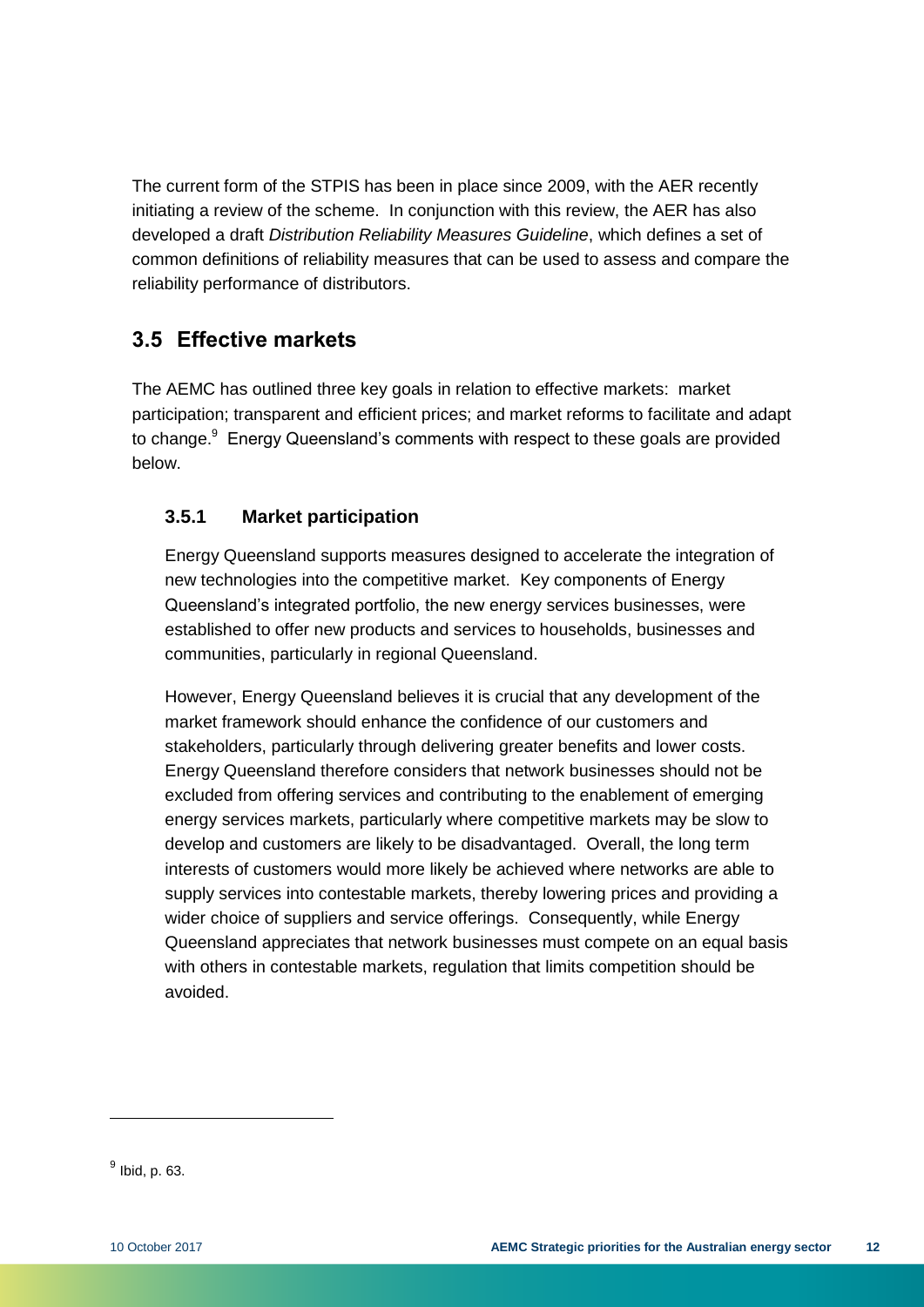## <span id="page-16-0"></span>**3.5.2 Transparent and efficient prices**

Energy Queensland agrees with the AEMC's assessment that 'transparent and efficient prices are critical to the energy sector'.<sup>10</sup> A market framework that facilitates efficient investment and provides the best outcomes for energy consumers is therefore supported. However, regulatory disruption has the potential to impact upon efficient prices and, as such, any amendments to the regulatory framework need to be carefully considered to ensure impacts are minimised.

There is currently a great deal of energy market disruption including, for example, the implementation of Power of Choice initiatives and the integration of new and emerging distributed energy resources. Additional initiatives, such as the current proposal to align the settlement time period (currently 30 minutes) with the five minute dispatch period which has the potential to lead to further disruption in both the physical and financial markets, should only be contemplated if the benefits can be demonstrated to significantly outweigh the cost impacts.

### <span id="page-16-1"></span>**3.5.3 Market reforms**

Energy Queensland is fully supportive of initiatives to test new technologies and accelerate their integration into the competitive market. Energy Queensland also endorses the AEMC's view that any interventions or initiatives implemented should not:

- lead to increased costs for the energy sector which will lead to increased prices for customers; and
- result in distorted incentives for market investment and innovation.<sup>11</sup>

# <span id="page-16-2"></span>**3.6 Networks**

Energex and Ergon Energy are at the core of the Energy Queensland portfolio. Providing services to all Queenslanders through the construction, operation and maintenance of the state-wide distribution networks, the distribution businesses are responsible for ensuring economic, safe, reliable and secure supply of electricity.

 $10$  Ibid, p. 64.

 $11$  lbid, p. 66.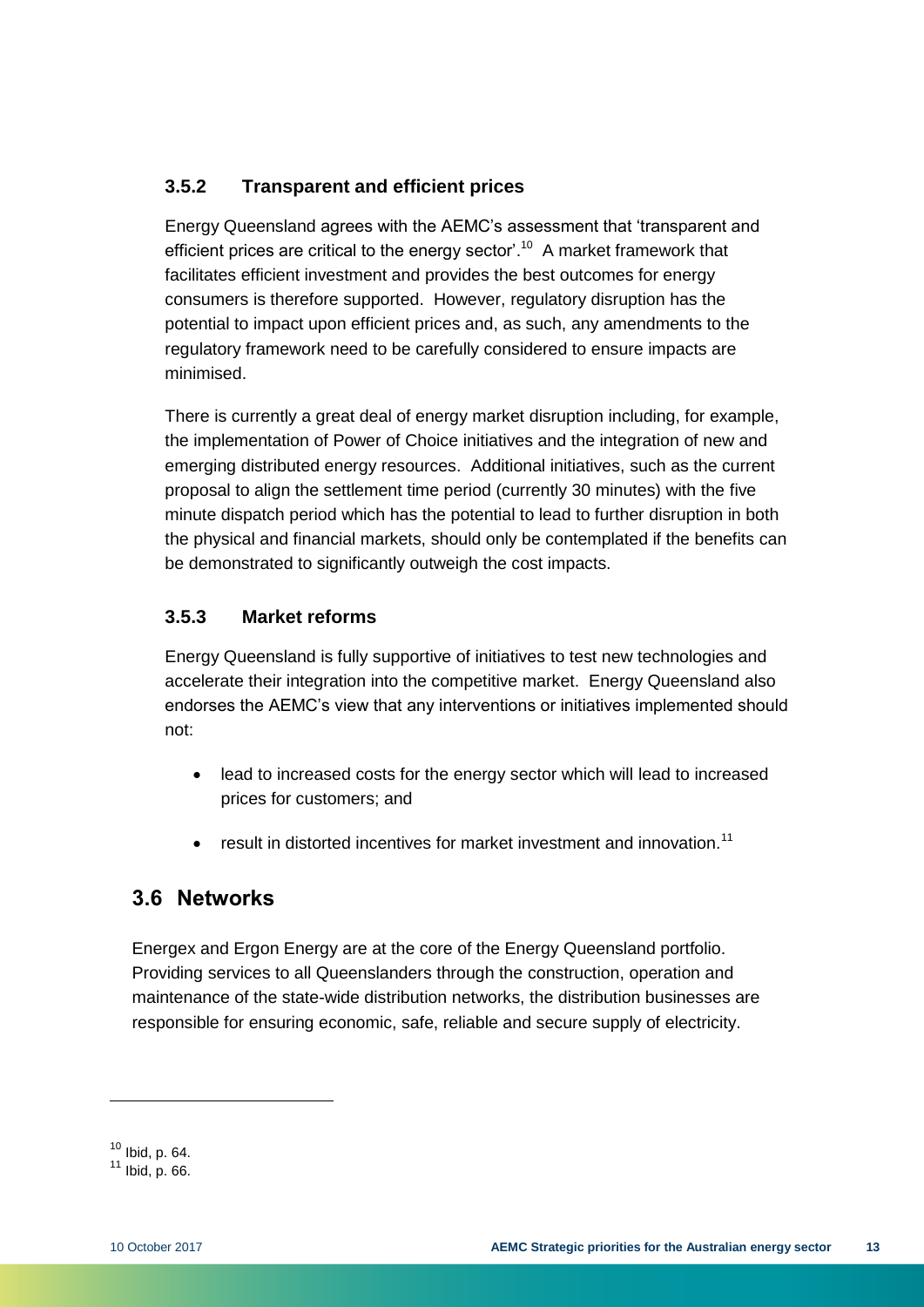Declining costs, continuous technological development and changing consumer attitudes make it likely that the uptake of distributed energy resources will continue to grow and drive an evolution in distribution networks to accommodate two-way power flow and enable customers to optimise the value of investment in these new technologies and distribution network access. As volumes increase, the integration of distributed energy resources will become more challenging, with distribution systems needing to adapt from traditional, uni-directional systems to platforms that enable bidirectional flows and more dynamic energy markets. Innovation in distribution system operation to ensure this level of integration of distributed energy resources will therefore be critical. In line with the prediction that customers will continue to embrace and invest in new forms of technology within their homes and businesses, Energy Queensland will continue to evolve our grids to meet these changing demands and, regardless of the type of technology, we intend to create a network that can operate as a platform and interconnector for distributed energy resources and for all of our customers.

The AEMC's *Distribution Market Model* project has recently provided a view of what future distribution network operation might look like, guided by the principles of competitive neutrality and consumer choice. However, a key concern for Energy Queensland is that the evolution of distribution systems is well underway. Distribution network service providers, such as Energex and Ergon Energy, are already actively responding to the technical impacts of distributed energy resources, with much of our forward planning focused on strategies to enable greater integration of these technologies into the network to support positive outcomes for customers and the wider Queensland community. Energy Queensland therefore considers that prioritisation should be given to:

- development of a clear transition path (including milestones and accountabilities) from the current state to the anticipated future state of distribution system operation, while recognising that adjustments may need to be made periodically to respond to market developments;
- further consideration of the distribution system operation function so as to ensure an open-access platform is created to avoid the potential for a first mover creating a monopoly;
- consideration of the interactions between a distribution system operator and a network manager/operator and the associated responsibilities and obligations of each to ensure system security; and
- careful consideration of the appropriate level of regulation required in the initial phases of the evolution to ensure facilitation of optimal outcomes.